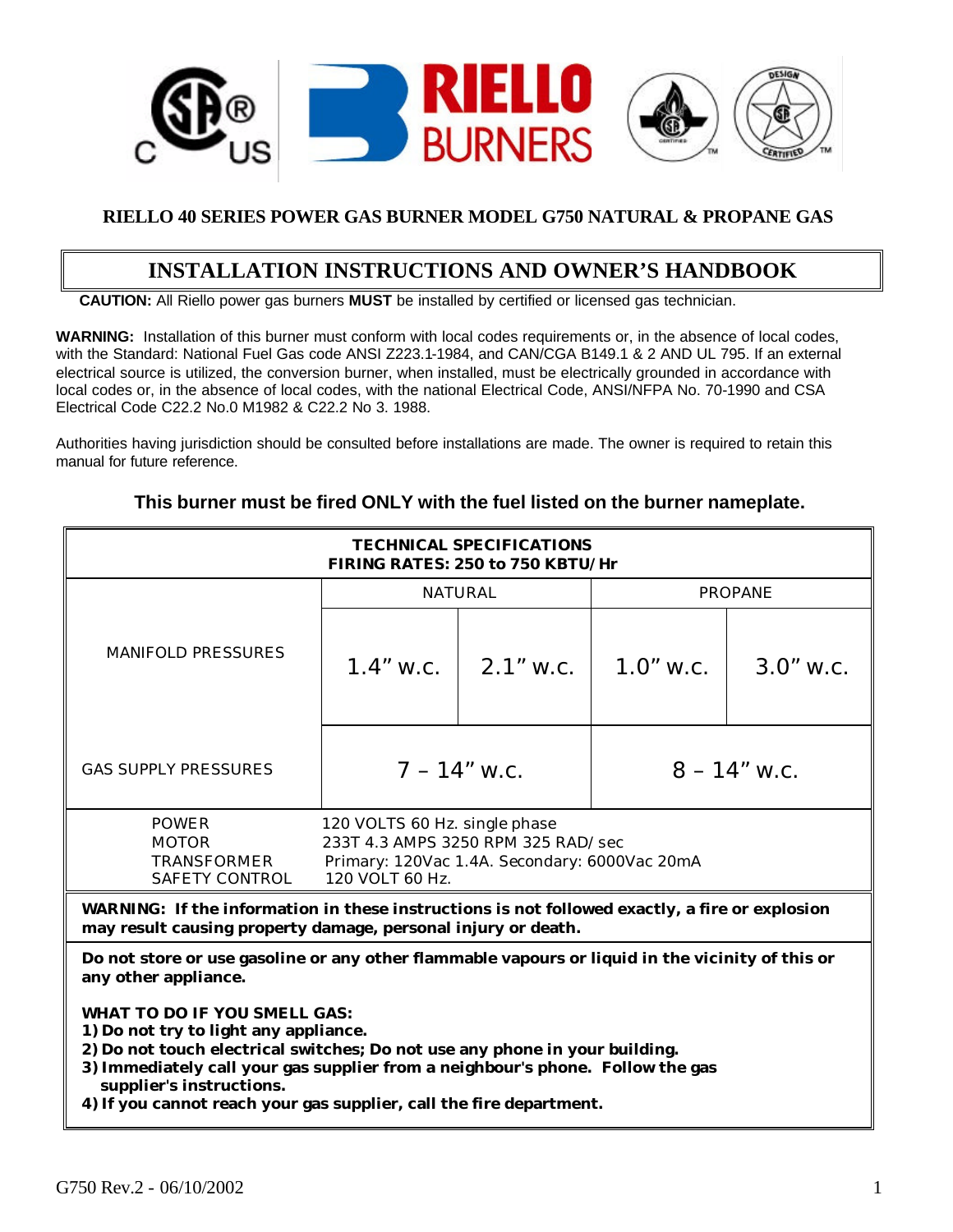### **TABLE OF CONTENT**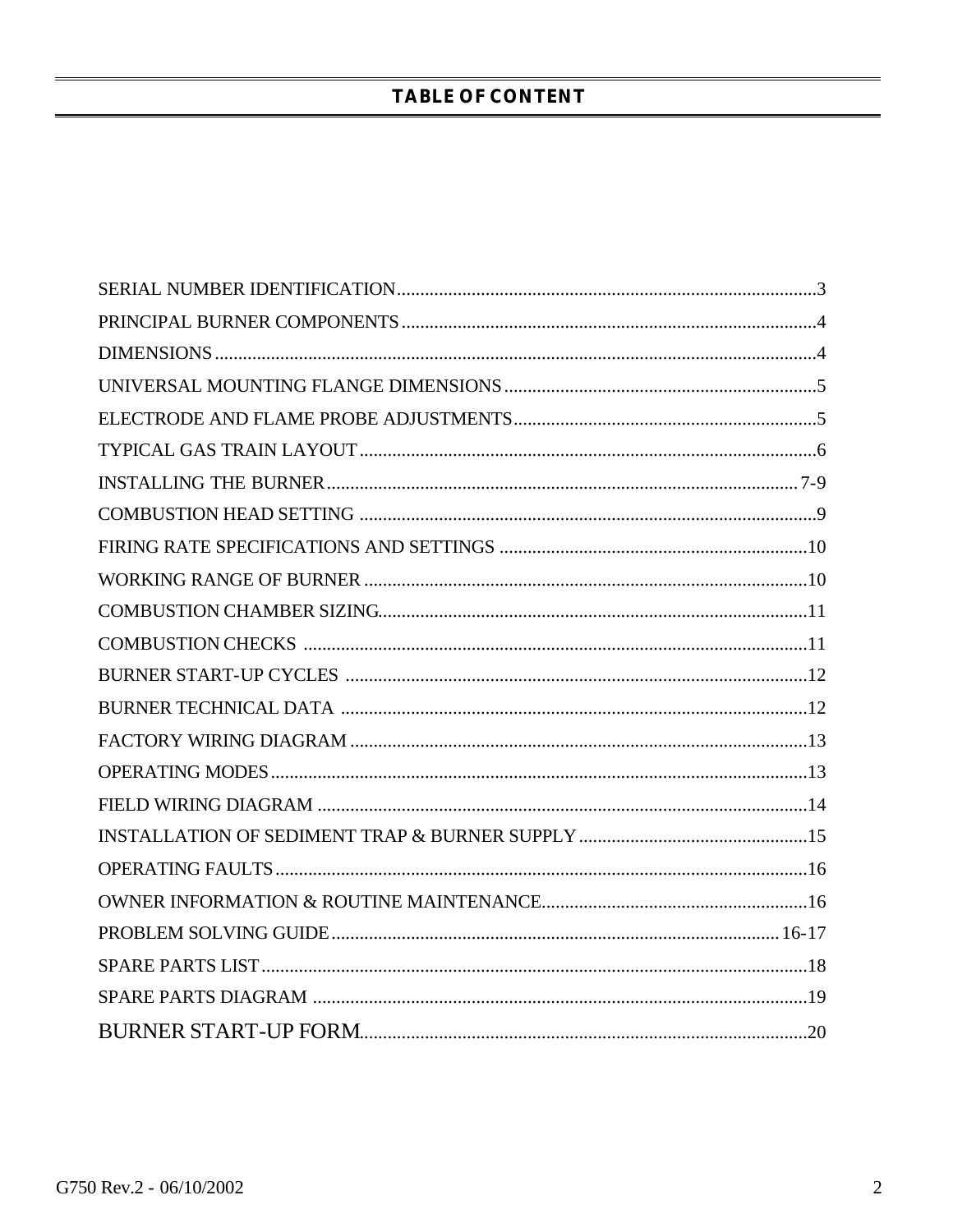*The following pages contain information, descriptions and diagrams for the proper installation and wiring of the burner. Please read carefully before attempting final installation.*

*The responsibility for ensuring that this manual is complete rests with the holder of these instructions.*

## **SERIAL NUMBER IDENTIFICATION**

The Riello 15 character serial number, example, **99 A 8511111 00025**, is identified as follows: **99** = last two digits of the year of manufacture;  $A = BI$ -week of manufacture; **8511111** = burner product code; **00025** = increment of 1 for each burner produced – specific to product code – reset to zero each



January 1st.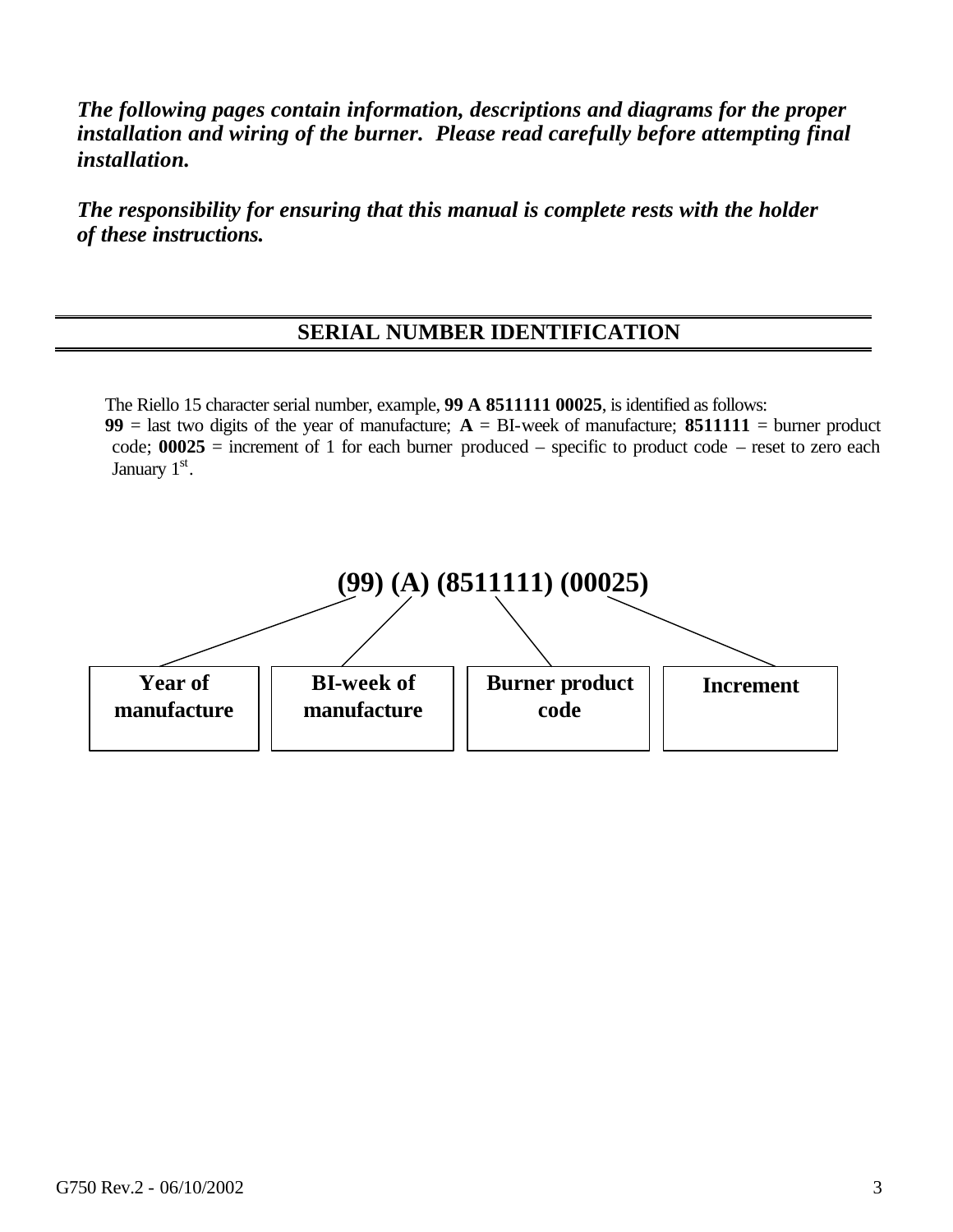# **PRINCIPAL BURNER COMPONENTS**

Accessory Package:

- 1-Insulating
- gasket
- 1-Data tag
	- 1-Instruction
	- booklet
	- 2-Bilingual
	- warning labels (CAN1-B149)



## **BURNER DIMENSIONS**





| Model 750 |       | в                |        |                 | F 1    |            |
|-----------|-------|------------------|--------|-----------------|--------|------------|
| Inches    | 113/4 | $13 \frac{3}{4}$ | 155/16 | $4 \frac{1}{8}$ | 10,5/8 | 15/16<br>4 |
| m m       | 298   | 350              | 389    | 105             | 270    | 125        |

NOTE: Actual available insertion length must be measured from tip of end cone to face of mounting gasket.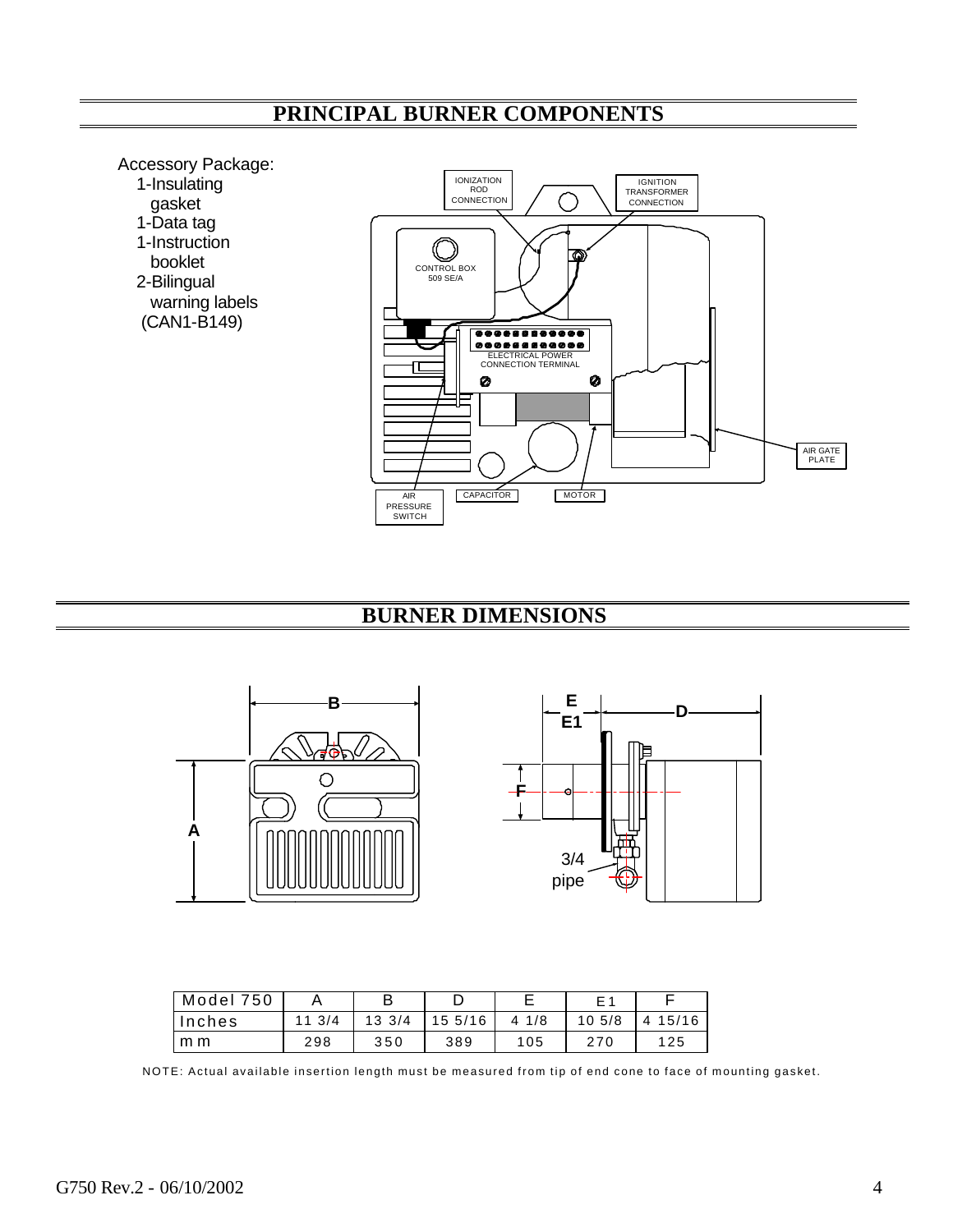## **UNIVERSAL MOUNTING FLANGE DIMENSIONS**

|        | A        | B |      | D   |
|--------|----------|---|------|-----|
| inches | 1/2      |   | 7/16 | 7/8 |
| mm     | $\Omega$ |   | 44   | 73  |



## **ELECTRODE AND FLAME PROBE ADJUSTMENTS**

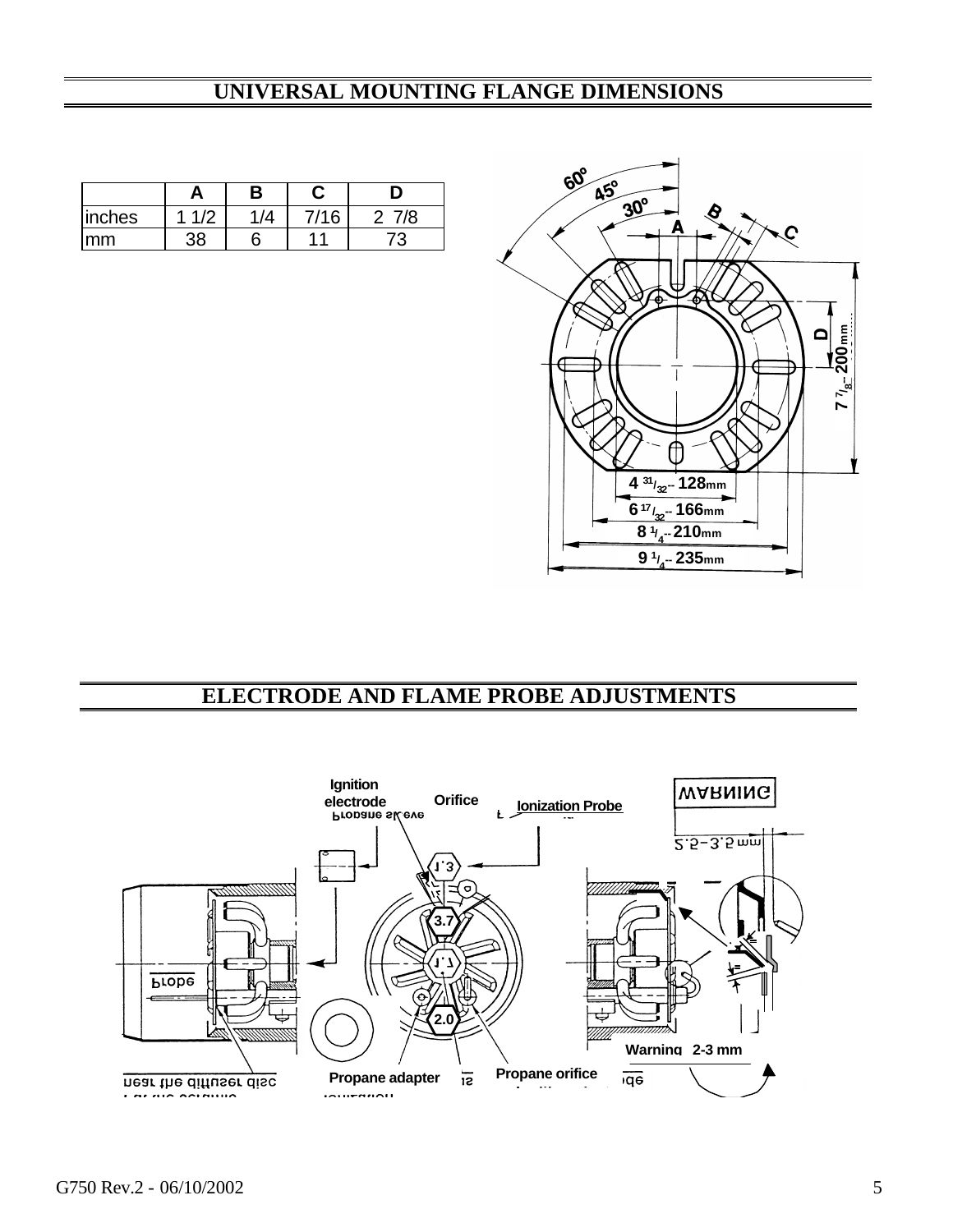## **TYPICAL GAS TRAIN LAYOUT**



This gas train scope of supply meets the minimum controls requirements according to CGA and AGA regulations. Any additional requirements needed to meet local codes are the responsibility of others.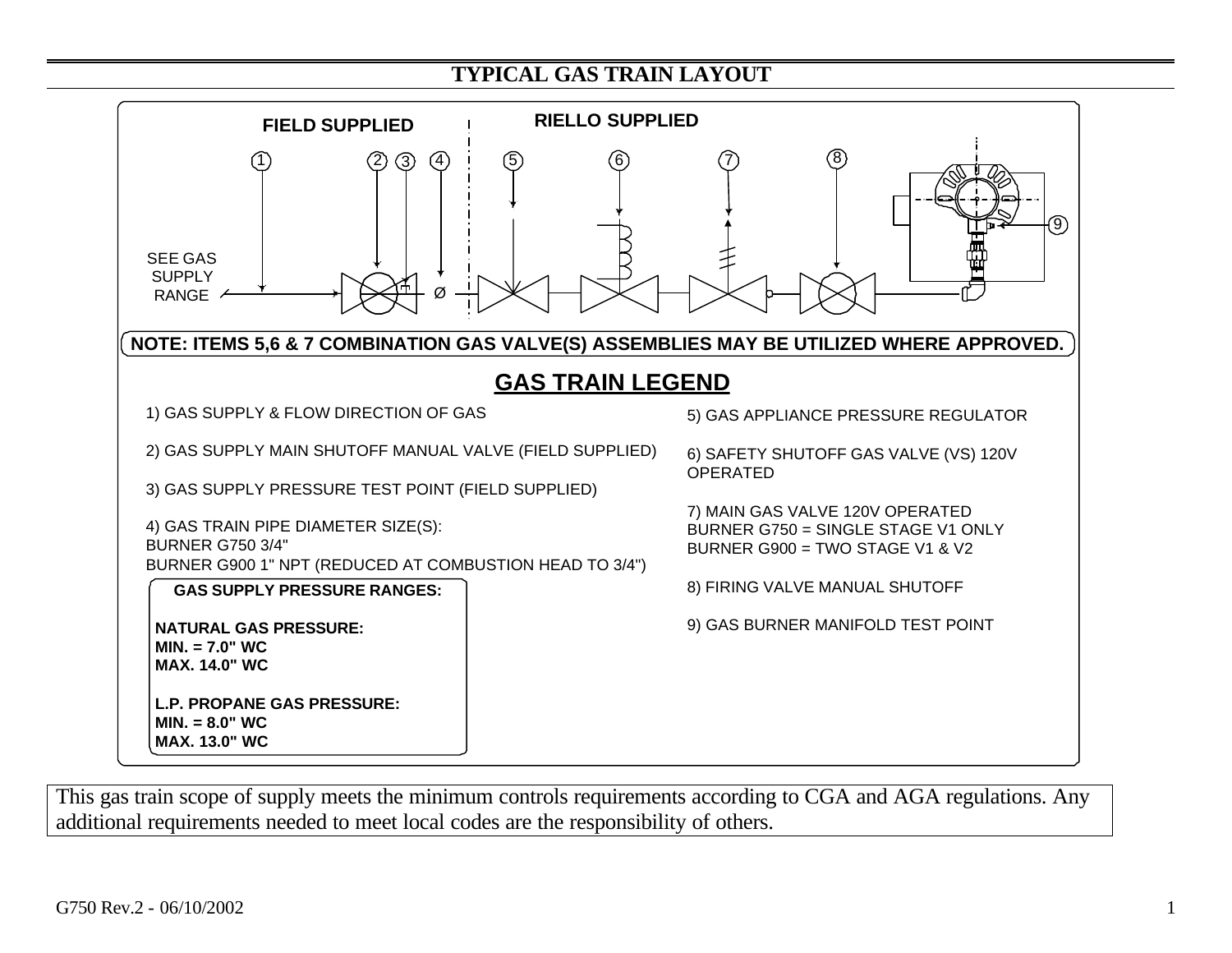## **INSTALLING THE BURNER**

### 1. Burner Chassis

- 2. Lock-nut
- 3. Burner Mounting Gasket
- 4. Insulation on Mounting Plate
- 5. Combustion Chamber
- 6. Forced Air Heat Exchanger
- 7. Burner Hinge Assembly
- 8. Gas Train Supply

Separate the combustion head of the burner from the chassis (1) by removing the lock-nut (2). Install the combustion head into the appliance.



**NOTE:** Unless other else noted, it is recommended that the combustion head do not protrude into the combustion chamber.

Use this checklist prior to installation:

- 1) Check the input/output requirements of the boiler/furnace.
- 2) Check the physical size of the combustion chamber against the thermal Requirements of the application and relate this to the sizing charts.
- 3) Check that there is sufficient air for proper combustion and adequate ventilation. Local codes should be followed. Check that you have adequate space for servicing the equipment. Riello Burner requires a minimum of 13 inches clear space behind the red cover. This is required to allow easy removal of the cover for servicing and periodic maintenance.
- 4) Check that the chimney is of sufficient area to handle the exhaust gases. Make sure that the chimney is clear and there are not obstructions.
- 5) Barometric draft regulators, when used, should be of the double acting type, and Must be installed in accordance with the draft regulator Manufacturer's instructions. Single acting barometric dampers are not permitted.
- 6) Affix the supplied operating instructions label to the burner. This label reads As follows**:**

**TO START THE BURNER**: Switch on power, open manual gas cocks, set the thermostat above ambient temperature. If the burner does not start,

Press the illuminated re-set button on the burner safety control.

**TO SHUT DOWN BURNER:** Switch off power supply. If burner is switched off for extended periods, close manual gas cocks.

### **IMPORTANT:**

The installer must identify the main electrical power switch and manual gas shut off valve, for emergency conditions. The red cover on the burner must be in place and secured before the burner is placed in operation.

### **GENERAL INFORMATION**

Your Riello gas burner comes to you completely assembled and wired, ready for installation. The short head version has a fixed flange, which bolts directly to the front of the boiler/furnace. The long head version is equipped with a universal flange, which, when bolted to the boiler/furnace, allows the burner to be adjusted inwards or outwards for exact positioning in the combustion zone.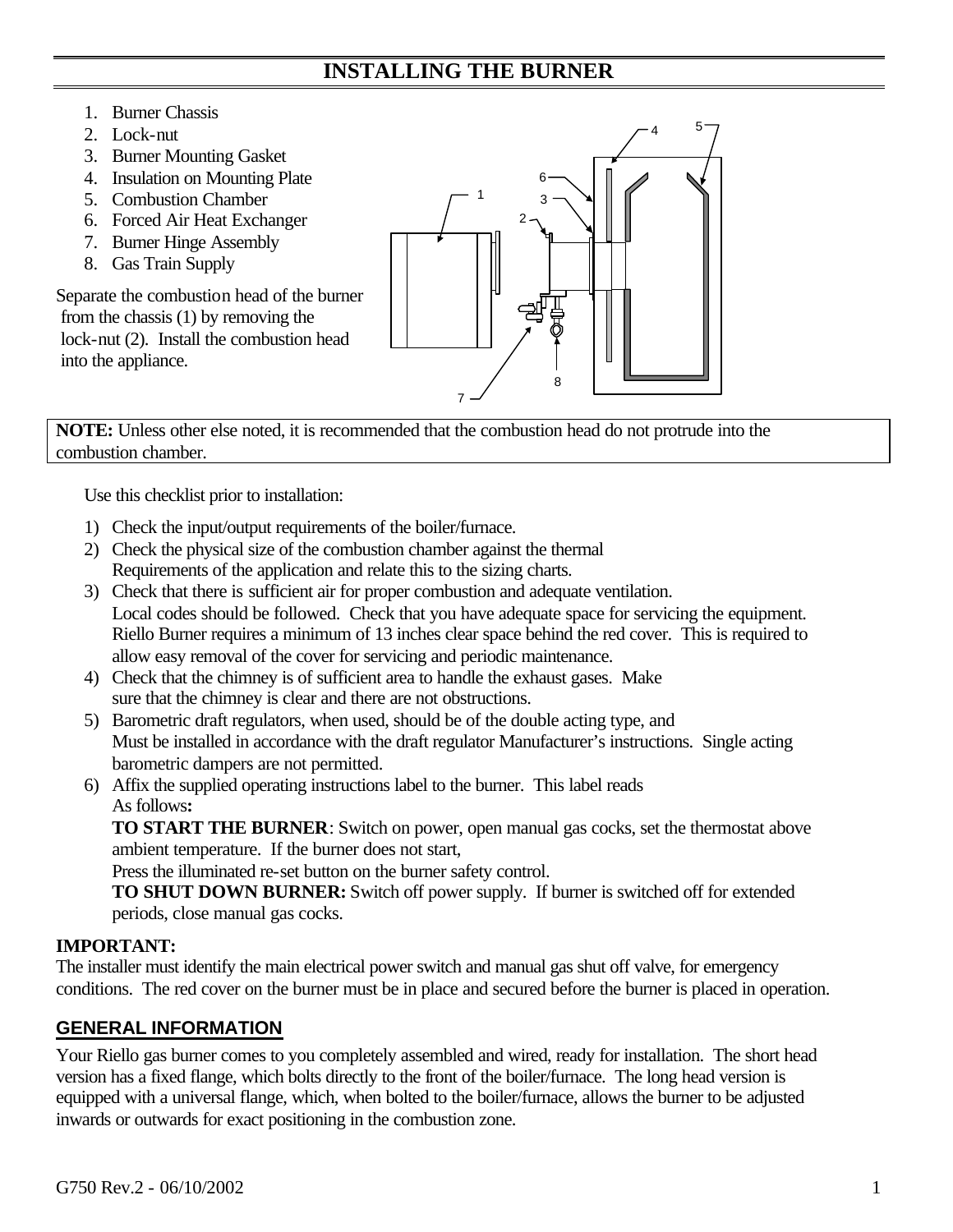### **STEP-BY-STEP PROCEDURE**

- 1) Remove the burner from the carton, taking care not to lose any of the supplied accessories, and check for signs of physical damage.
- 2) Bolt the burner to furnace/boiler. Be sure to install the supplied mounting gasket. Ensure that the burner is level and that the combustion head is centered in the boiler/furnace port. A spirit level placed across the cover will give you a good level. Refer to page 7 for position of combustion head relative to the chamber.
- 3) Check that the gas train is tight and make your connections to the incoming gas supply.
	- a) A sediment trap must be provide at the gas connection inlet to the burner gas train.
	- b) If not already installed, a manual shutoff valve must be supplied. This valve must be upstream of the burner/supply connection.
	- c) A 1/8 NPT plugged tapping must be installed immediately upstream of the Burner/supply connections and must be accessible for a test gauge.
	- d) If required by local codes, provide gas vent lines at the gas regulators and And valve (Riello gas trains are equipped with vent limiting orifices).

**NOTE:** Details of sediment trap, manual gas valve and test point can be found in installation of sediment trap and burner supply section.

- 4) Remove the red protective cover by removing the three screws. Make your adjustment of stop gate, (refer to firing rate specifications and settings charts for details). Replace and secure the air cover plate.
- 5) Electrical hookup: 120Volt 60 Hz incoming power lines should be connected to Terminals 1 and 2 on burner terminal block. A manual disconnect switch must be installed in the incoming power lines. Incoming power lines must be rigid conduit or flexible approved cable.

**CAUTION: The hot wire must be connected to the black lead of the relay: neutral to the white lead**. Do not reverse the polarity. The burner will not operate with the Phase/Neutral reversed, and the control box may be damaged. Proper earth ground should be connected to the terminal block mounting plate which should be a solid green wire to Earth Ground.

- 6) Start and check the burner functions as follows:
	- a) Make a final check on the gas and electrical connections.
	- b) Check that all adjustments have been completed
	- c) Loosen the screw in the manifold gas test point and install a manometer.
	- d) Switch on power.
	- e) Set the thermostat at its highest setting and press the burner reset button. Allow the burner to run through a complete cycle to check control functions.
	- f) Turn on the manual gas valve and reset the safety. At this stage, the burner will open the air shutter and once it is open, the burner will prepurge for aprox.30 seconds. Allow about 66 seconds for the control module to check all the operating circuits.

It may be necessary to repeat the starting cycle several times to free the gas train of entrapped air. If the burner goes to lockout, reset the safety button.

7) With the burner running and flame established, check the manifold gas pressure. Adjust manifold pressure to the correct value for the selected firing rate specified in the FIRING RATE SPECIFICATIONS AND SETTINGS chart. After completing the setting, remove the manometer and tighten the screws.

**NOTE:** Do not assume the burner is operating at optimum performance.

### **A COMBUSTION TEST MUST BE PERFORMED**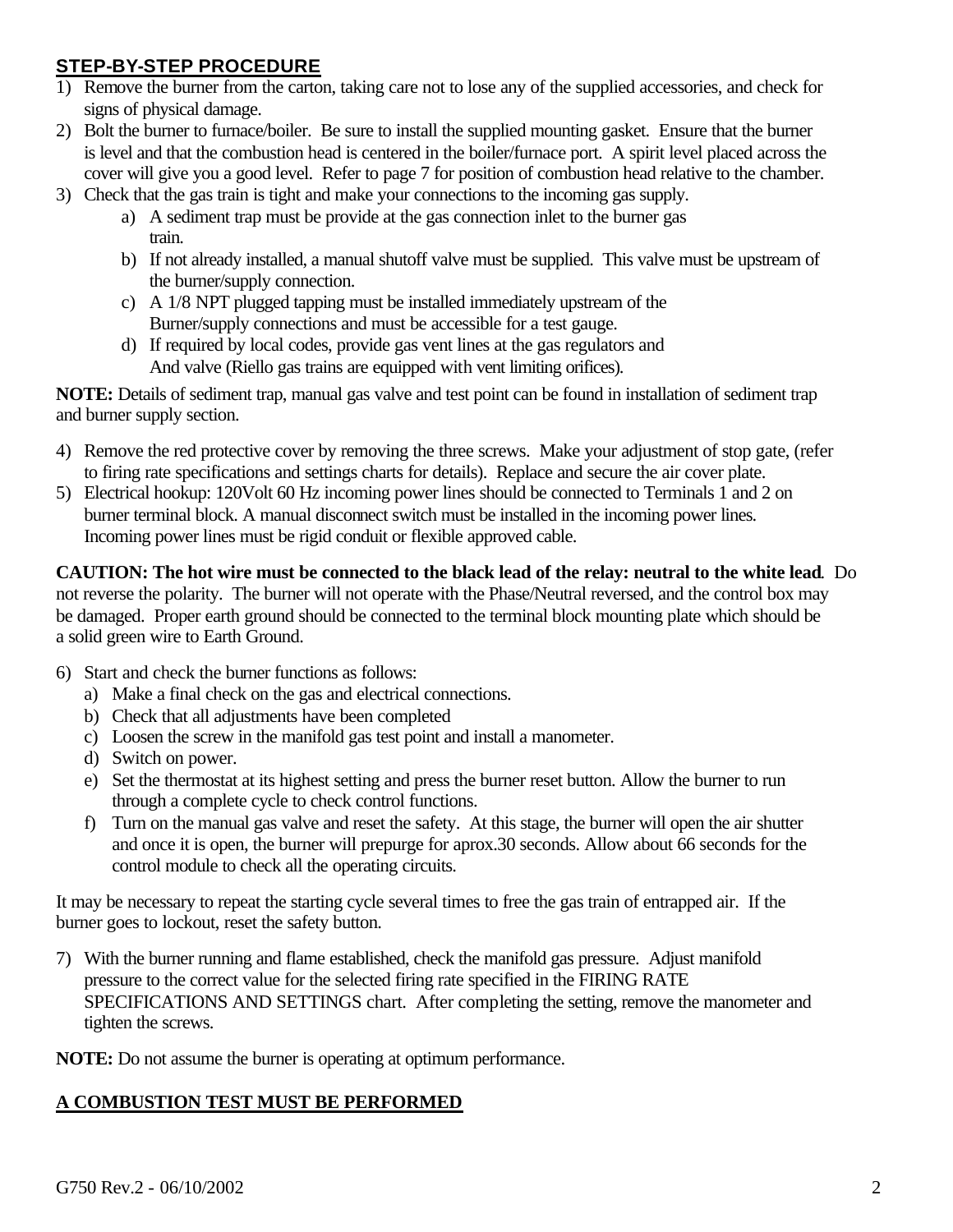8) Make your final combustion efficiency test and fine tune the fan air damper as necessary. Replace the red protective cover and secure with three screws.

**NOTE:** Do not assume the burner is operating at optimum performance.

- 9) If the burner is installed on a central warm air furnace, affix the supplied warning labels to the furnace fan cover door (inside and outside).
- 10) Always do a final set up by checking the gas flow rate by clocking the meter. Do a complete combustion check with proper test equipment to obtain the best and safe CO² , O², and CO results. This test must be done by a qualified technician. The maximum CO² level for Natural Gas is 10%.

The maximum CO² level for Propane Gas is 12%. The recommended flue gas temperature is from 350 degrees Fahrenheit to 550 degrees Fahrenheit.

Fill out the installation data on the label described below and explain the burner's essential functions (starting and stopping) to the owner. Do not forget to give the dealer or service company's name and address.

**NOTE:** This label is supplied in the package with the burner and should be filled out and affixed to the appliance when the conversion burner is installed.

| ADJUSTMENT DATA TAG<br>ANSI Z21-17b-1994 |  |  |  |  |
|------------------------------------------|--|--|--|--|
| INPUT C.F.H.                             |  |  |  |  |
| MANIFOLD PRES.                           |  |  |  |  |
| AIR DAMPER                               |  |  |  |  |
| AIR/GAS RATIO No.                        |  |  |  |  |
| FLUE GAS TEMP.                           |  |  |  |  |
| O <sub>2</sub> LEVEL %                   |  |  |  |  |
| CO <sub>2</sub> LEVEL %                  |  |  |  |  |
| CO LEVEL P.P.M                           |  |  |  |  |
| DATE:                                    |  |  |  |  |
| <b>COMPLETED BY</b>                      |  |  |  |  |
| INSTALATION<br>CONTRACTOR                |  |  |  |  |

## **COMBUSTION HEAD SETTING**

### **COMBUSTION HEAD ADJUSTMENTS**

To set combustion head, loosen the Allen screw (A) and move the elbow (B) so that the rear edge of the air tube (C) coincides with the set point number (D). See firing rate chart for set points. Retighten the Allen screw (A).

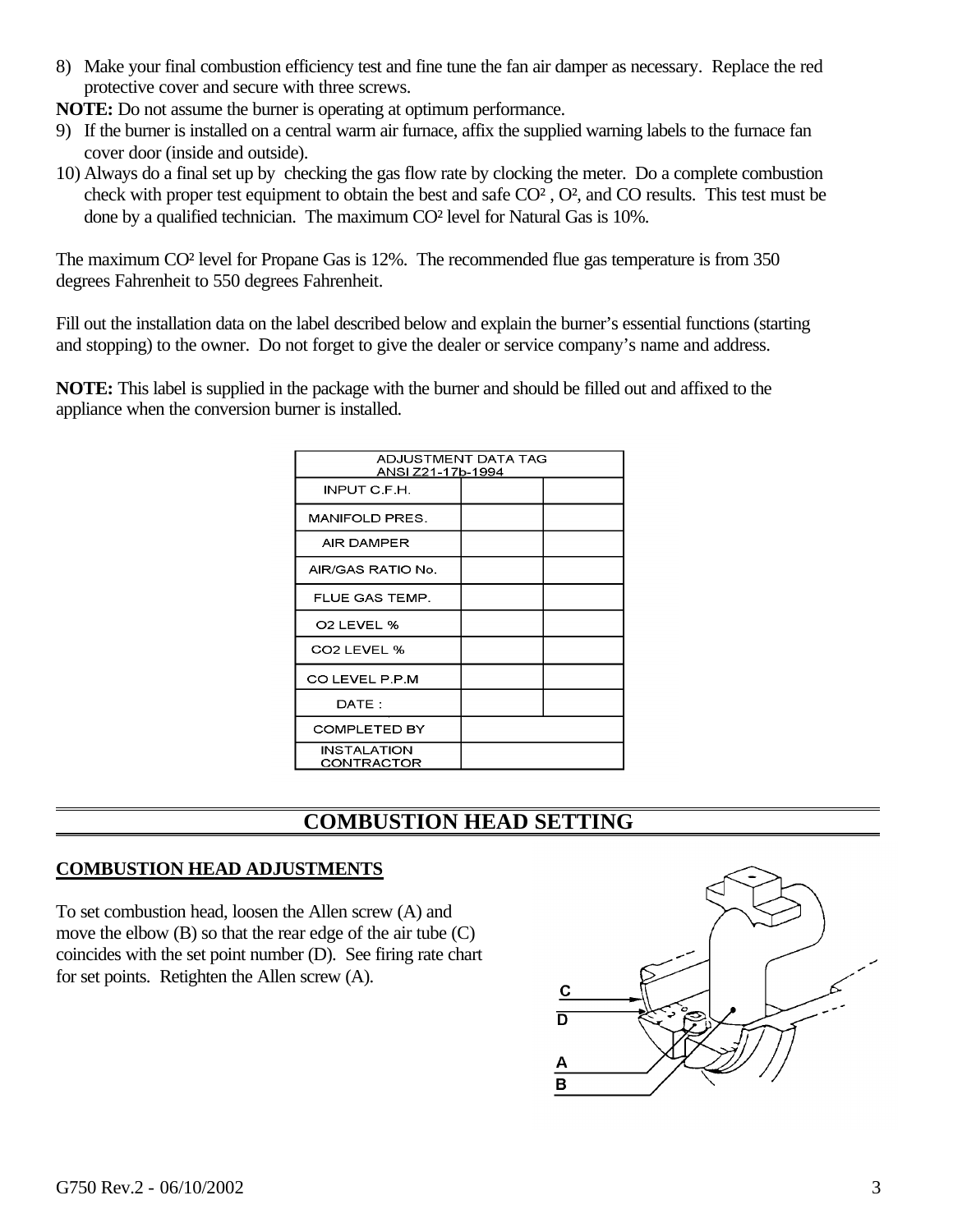## **FIRING RATE SPECIFICATIONS AND SETTINGS**

**Make sure you are using the correct table for either Natural gas or Propane gas.**

## **Natural gas burner setup chart**

| <b>BTU</b> Input | <b>Air Gate</b> | <b>Stop Gate</b> | <b>Manifold Pressure</b> | <b>Line Pressure</b> |
|------------------|-----------------|------------------|--------------------------|----------------------|
| 250,000          | 1.7             | 0.0              | $1.4$ " w.c.             | $8.0$ "w.c.          |
| 350,000          | 1.6             | 0.0              | $1.6$ " w.c.             | $8.0$ "w.c.          |
| 450,000          | 1.8             | 1.0              | $1.5$ " w.c.             | $8.0$ "w.c.          |
| 550,000          | 2.2             | 2.0              | $1.4$ " w.c.             | $8.0$ "w.c.          |
| 650,000          | 2.8             | 3.0              | $1.8$ " w.c.             | $10.0$ "w.c.         |
| 750,000          | 3.5             | 4.0              | $2.1$ " w.c.             | 12.0"w.c.            |

Line pressure measured at gas valve with burner firing.

### **Propane gas burner setup chart**

| <b>BTU</b> Input | Air Gate | <b>Stop Gate</b> | <b>Manifold Pressure</b> | Line Pressure |
|------------------|----------|------------------|--------------------------|---------------|
| 250,000          | 2.0      | 0.0              | $1.0$ " w.c.             | $11.0$ "w.c.  |
| 350,000          | 2.1      | $0.0\,$          | $1.4$ " w.c.             | $11.0$ "w.c.  |
| 450,000          | 3.0      | $1.0\,$          | $1.5$ " w.c.             | $11.0$ "w.c.  |
| 550,000          | 3.2      | 2.0              | $2.1$ " w.c.             | $11.0$ "w.c.  |
| 650,000          | 3.7      | 3.0              | $2.6$ " w.c.             | $11.0$ "w.c.  |
| 750,000          | 4.1      | 4.0              | $3.0$ " w.c.             | $11.0$ "w.c.  |

Line pressure measured at gas valve with burner firing.

**NOTE:** The above settings are a starting point for adjustments ONLY; a qualified gas technician using proper test equipment must do the final adjustments. Proper CO², 0², and CO readings must be taken and be within regulating code requirements.

All the settings above are based on zero (0) over fire-draft. If positive or negative chamber conditions exist some settings changes made be required.

**NOTE:** For any referral to valve setting, please check the attached manufacturer valve specification.



Example (shown above): With the gas burner installed on a boiler with an over-fire pressure of 1" water column in the combustion zone with the burner firing, the maximum output of the burner will be 615,000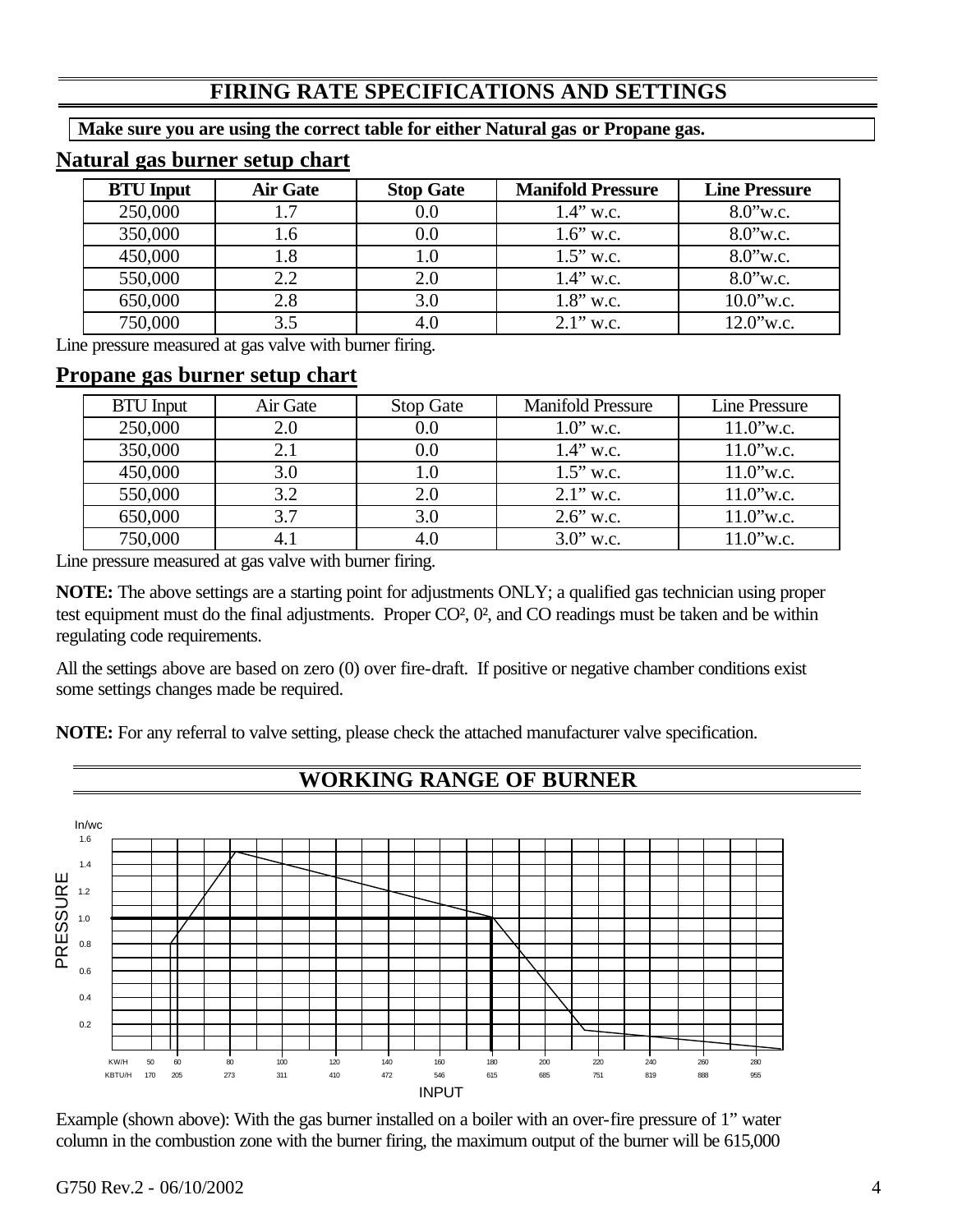## **COMBUSTION CHAMBER SIZING**

### **RECOMMENDED MINIMUM SIZES**



### **NOTES:**

- 1) Sizes shown above are for cylindrical or wet base boilers, or air cooled heat exchangers.
- 2) To size the chamber in applications other than wet base boilers, you must calculate area in square inches of the combustion zone required to give you a grate area or floor area to match the BTU inputs according to local authority.
- 3) Recommended firebrick or cerafelt material has a continuous run limited to 2400 degrees Fahrenheit and a melting point of 3000 degrees Fahrenheit.

## **COMBUSTION CHECKS**

CO²: It is advisable not to exceed a measured reading of 10% CO² for Natural Gas or 12% CO² for Propane Gas taken with the burner cover in place, to avoid the risk of the formation of CO due to minor changes in wind/draft conditions which may occur.

CO: For safety reasons, the value of .02% (200 ppm) free air sample must not be exceeded.

### **IONIZATION CURRENT**

The minimum amount of current necessary for the control module to operate properly is 5 micro-amps. To measure the ionization current, unplug the connector fitted to the red wire and insert a DC micro ammeter in series with control box Terminal 2 and the ionization probe in which senses the flame. Refer to the drawing below.

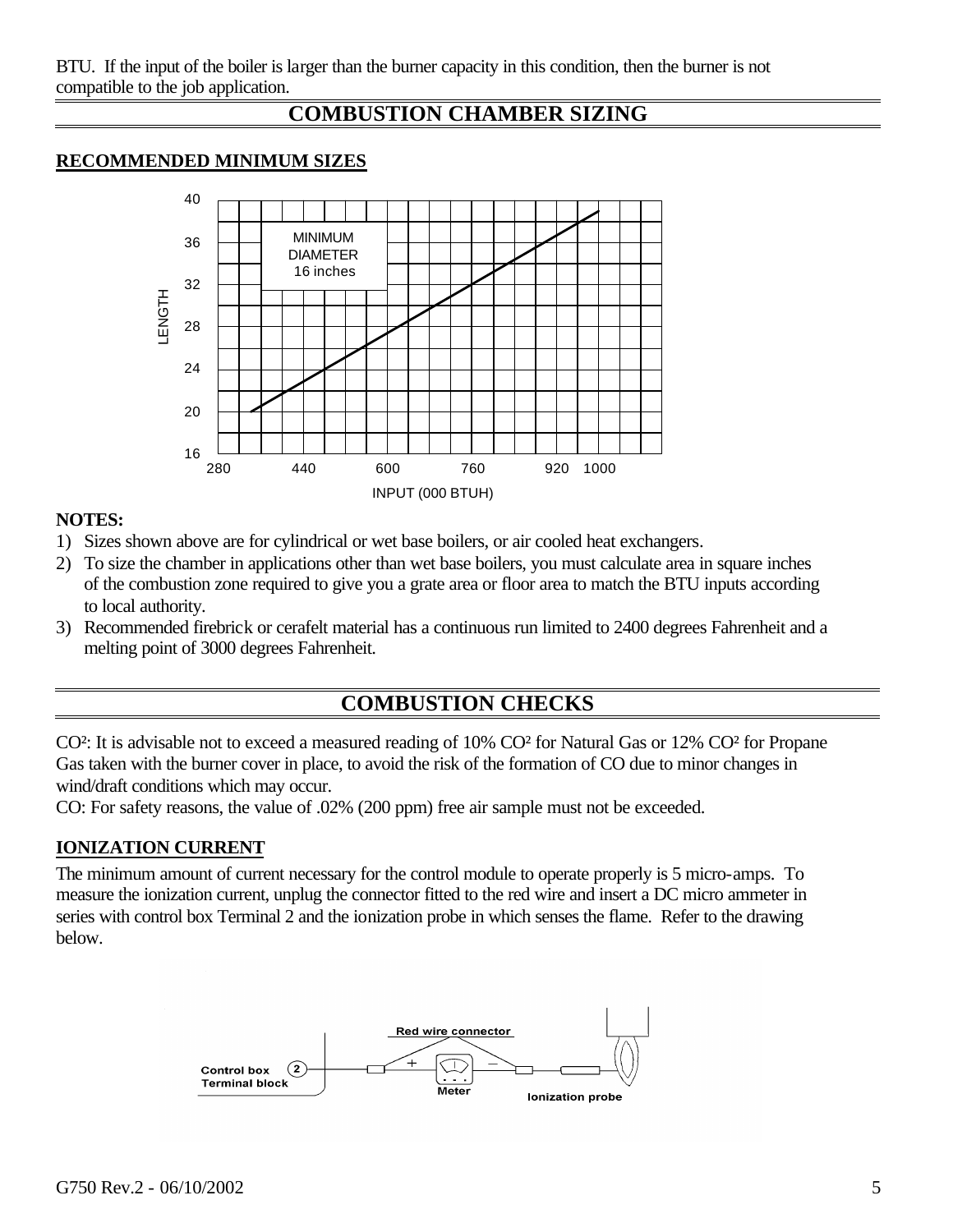# **BURNER START-UP CYCLES**





## **BURNER TECHNICAL DATA**

## **Lockout occurs immediately after flame failure.**

| Motor                | terminal 10        | 3Α | Voltage       | $120V + 109$ |
|----------------------|--------------------|----|---------------|--------------|
| Ignition transformer | terminal 14        | 2Α | Frequency     | $60$ Hz      |
| <b>Valves</b>        | terminal $12 - 13$ | 2A | Absorption    | 10 VA        |
| <b>Lockout Lamp</b>  | terminal 4         | 1А | Prepurge time | 55 seconds   |

### **MAXIMUM LOADS TECHNICAL DATA**

| Motor                | terminal 10        | 3A | Voltage                    | $120V + 10\% - 15\%$ |
|----------------------|--------------------|----|----------------------------|----------------------|
| Ignition transformer | terminal 14        | 2A | Frequency                  | $60$ Hz              |
| <b>Valves</b>        | terminal $12 - 13$ | 2A | Absorption                 | 10 VA                |
| Lockout Lamp         | terminal 4         | 1A | Prepurge time              | 55 seconds           |
|                      |                    |    | Ignition time              | 4.5 seconds          |
|                      |                    |    | Trial for ignition time    | 5 seconds            |
|                      |                    |    | Flame response time        | $\langle 1$ second   |
|                      |                    |    | Total start time           | 90 seconds           |
|                      |                    |    | Flame detector sensitivity | 3 micro-amps         |
|                      |                    |    | Rated ionization current   | 5 micro-amps         |
|                      |                    |    | Electrical protection      | IP 40                |
|                      |                    |    | Ambient temperature        | $-20$ ? to $+60$ ?C  |
|                      |                    |    | Maximum Fuse (external)    | 15 A (250V)          |
|                      |                    |    |                            |                      |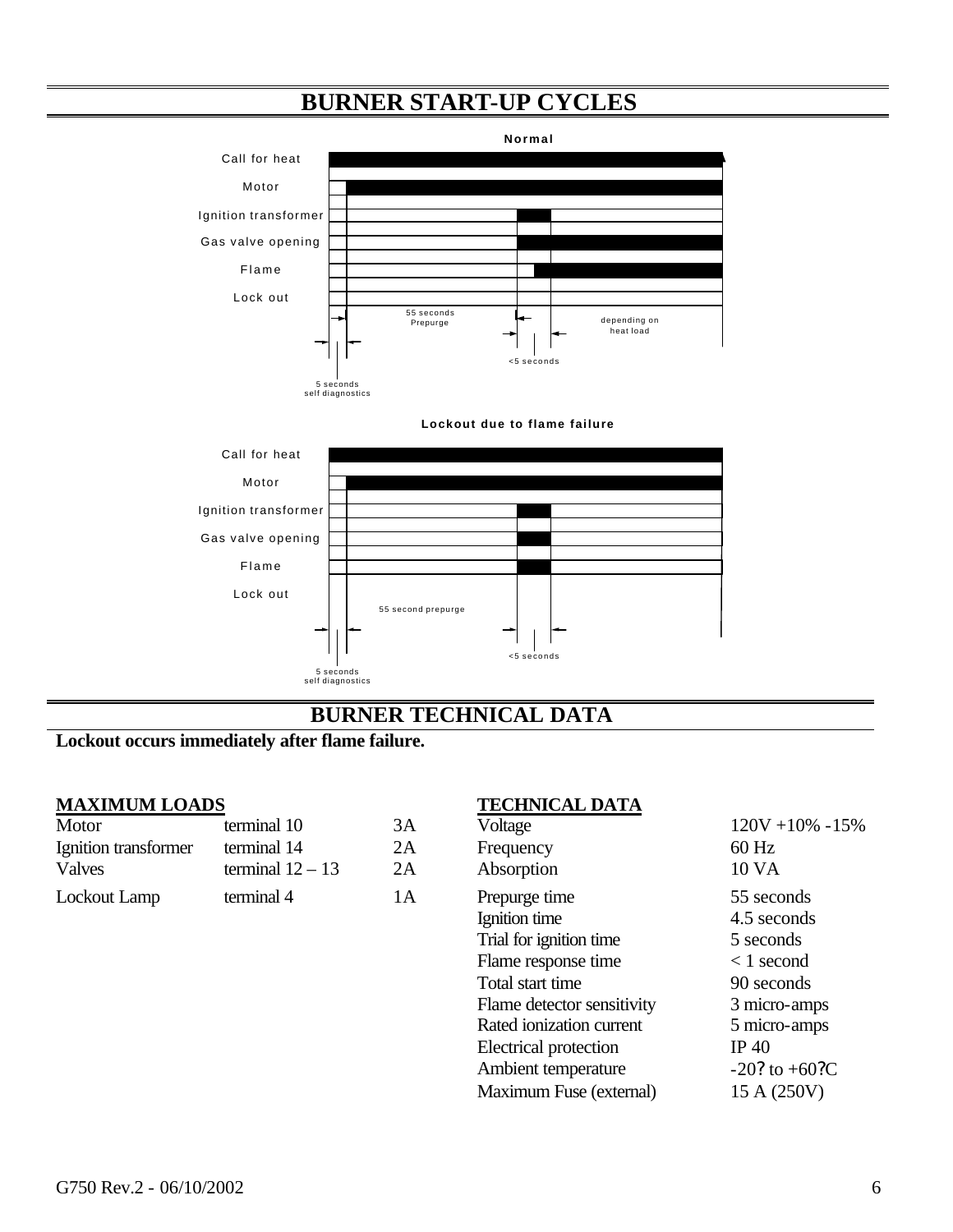# **INTERNAL FACTORY WIRING DIAGRAM**



### **REMOTE SENSING OF SAFETY LOCKOUT**

Terminal 4 on the 509SE/A Control Box sub-base can be used to activate a circuit allowing remote sensing of burner lockout switch.

### **THE MAXIMUM AMPERAGE LOAD ON THIS CIRCUIT IS 1.0 AMP.**

## **OPERATING MODES**

The label shown below is found inside the burner cover.Please refer to this diagram when making electrical connections to the burner. All wiring indicated by dotted lines on the label is to be installed.

### **CONTROL CIRCUITS**

G750 Rev.2 - 06/10/2002 7 Burner operation may be controlled by eithera 120V or 24V control system. The required controls must be connected to the burner as described on the following pages.



### **G750 Single Stage Wiring**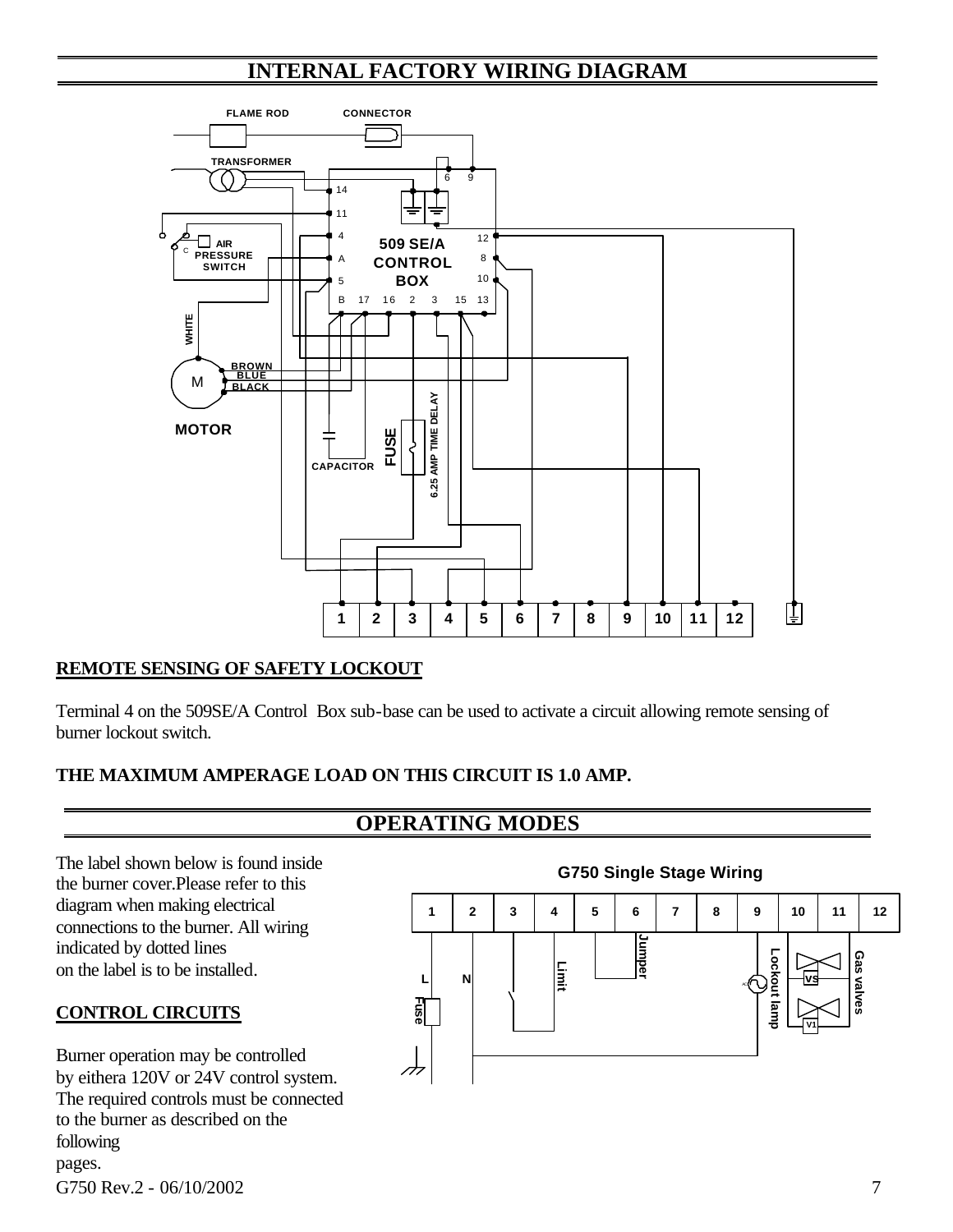## **FIELD WIRING**

### **120V CONTROL SYSTEM**

First stage firing is controlled by a 120V operating control wired between terminals 3 and 4 on the terminal block. To control second stage fire on demand only, a second 120V operator must be wired between terminals 7 and 8 after removing the factory-installed jumper. See diagram below.



### **24V CONTROL SYSTEM**

First Stage firing is controlled by a 24V switching relay wired as shown in the diagram at right. The required 24V operating controls must be wired between the thermostat terminals on the 24V switching relay. .

**NOTE**: If an external electrical source is utilized, the conversion burner, when installed, must be electrically grounded with a solid green wire to Earth Ground, in accordance with local codes or, in the absence of local codes, with the National Electrical Code ANSI/NFPA 70-1990 and the CSA Electrical Code.



**G750 Single Stage Wiring**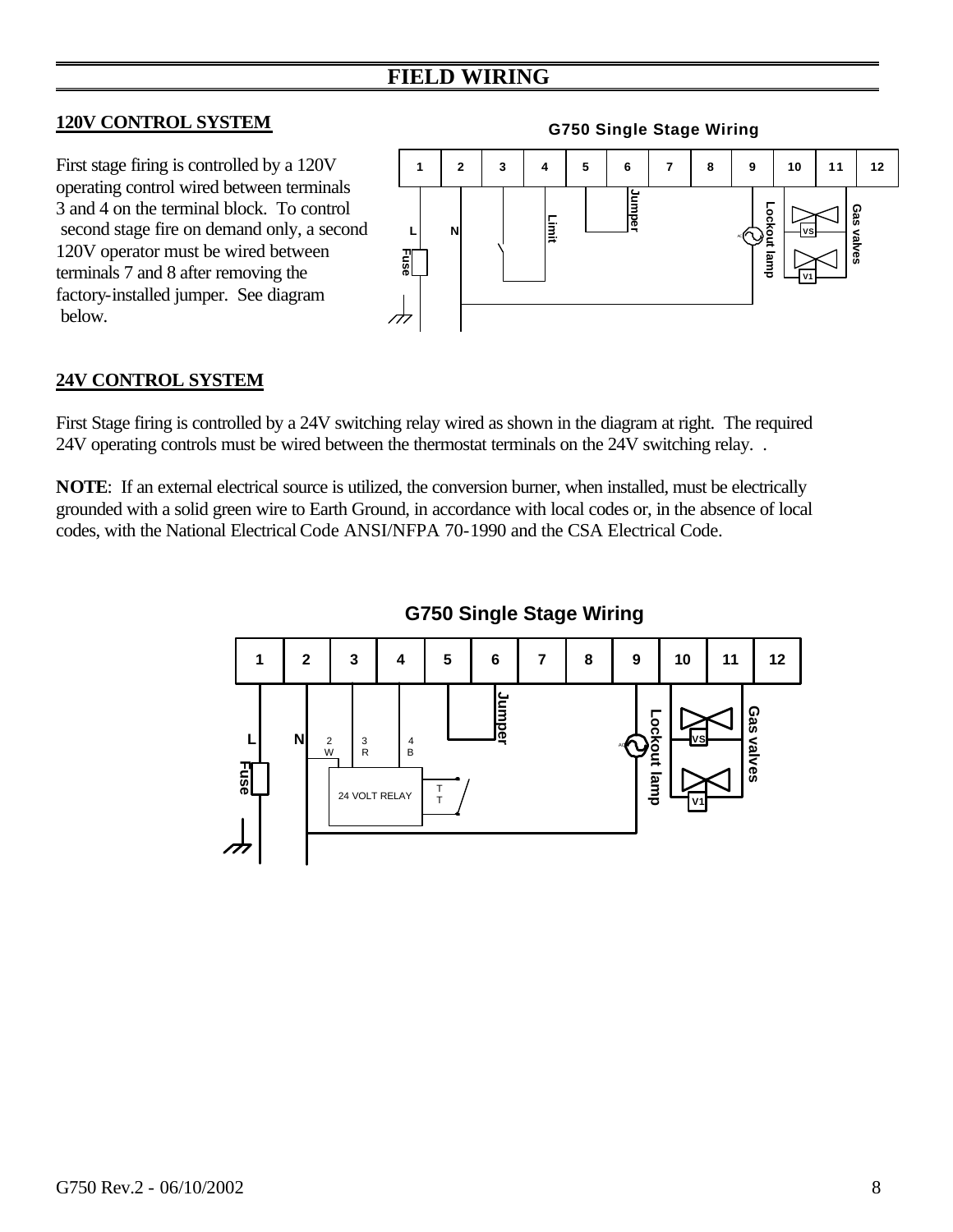## **INSTALLATION OF SEDIMENT TRAP AND BURNER SUPPLY**

Gas piping supply should be installed according to local gas supplier authorities.

### **PRESSURE TEST-OVER ½ PSIG**.

The appliance and its individual shutoff valve must be disconnected from the gas supply piping system during any pressure testing of the system at a test pressure in excess of ½ PSIG.

### **PRESSURE TEST-1/2 PSIG OR LESS**

The appliance must be isolated from the gas supply piping system by closing its individual manual shutoff valve during any testing of the gas supply piping system at test pressures equal to or less than ½ PSIG.

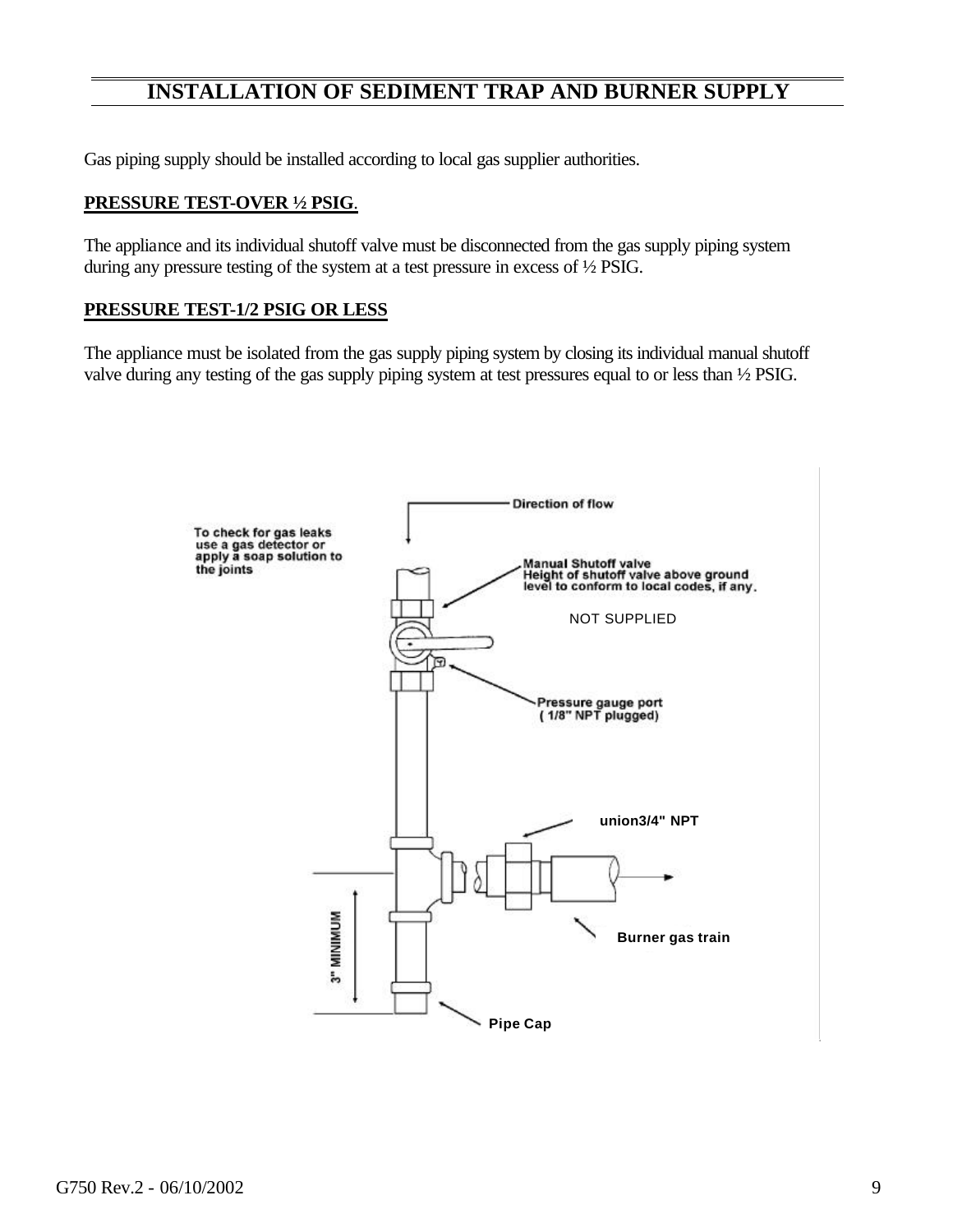## **OPERATING FAULTS**

The integrated control system is self-checking. The cycle from start up to stability requires 66 seconds.

The burner will go into lockout under the following circumstances:

- a) Flame failure
- b) The ionization probe is grounded
- c) Opening of the air pressure switch
- d) The burner shuts down if gas pressure switch (if used) opens because of insufficient gas pressure in the supply lines.

During operation, if overheating occurs, shut off the manual gas valve to the appliance. Do NOT shut off the electric switch to the circulating pump or blower fan.

### **SHUT DOWN PROCEDURE**

Switch off electrical power to the unit. Close the manual supply gas valve.

### **START UP PROCEDURE**

Turn on electrical power to the unit, check operation. Turn on the manual gas supply valve. Check for leaks. Reset the burner safety control.

## **PROBLEM SOLVING GUIDE**

Burner starting difficulties and their causes:

- 1) The burner goes to lockout after the prepurge period because the flame does not ignite.
	- a) Air has not been fully evacuated from the gas lines.
	- b) The gas valve is passing too little gas.
	- c) The ignition spark is irregular or not present.
	- d) The gas valve is defective.
- 2) The burner does not start when there is a call for heat.
	- a) The air pressure switch has failed to return to n.c. contacts.
	- b) There is no gas, or insufficient pressure in the supply lines to activate the optional gas pressure switch (if used).
	- c) There is a blown buss fuse behind the terminal strip.
	- d) The burner has gone off on safety.
	- e) The low voltage contacts or the low voltage relay are defective.
- 3) The burner does not go through prepurge, ignition is established, the burner fires for 2 seconds, then goes to lockout.
	- a) The air pressure switch does not change from normally closed to normally open contacts. This condition exists due to insufficient pressure in the air tube. Moving the firing head towards zero (0) on the stop gate will rectify this problem.
- 4) The burner goes through prepurge, ignition is established, the burner fires for 2 seconds, then goes to lockout.
	- a) The flame rectification rod (flame rod) has shorted to ground or is defective.
	- b) Polarity is reversed or the earth ground is not properly connected.
	- c) The ionization current is weak (lower than 5 micro-amps).
	- d) here is interference from the ignition transformer. To correct this problem, reverse the primary leads #14 and #16 in the control box sub-base.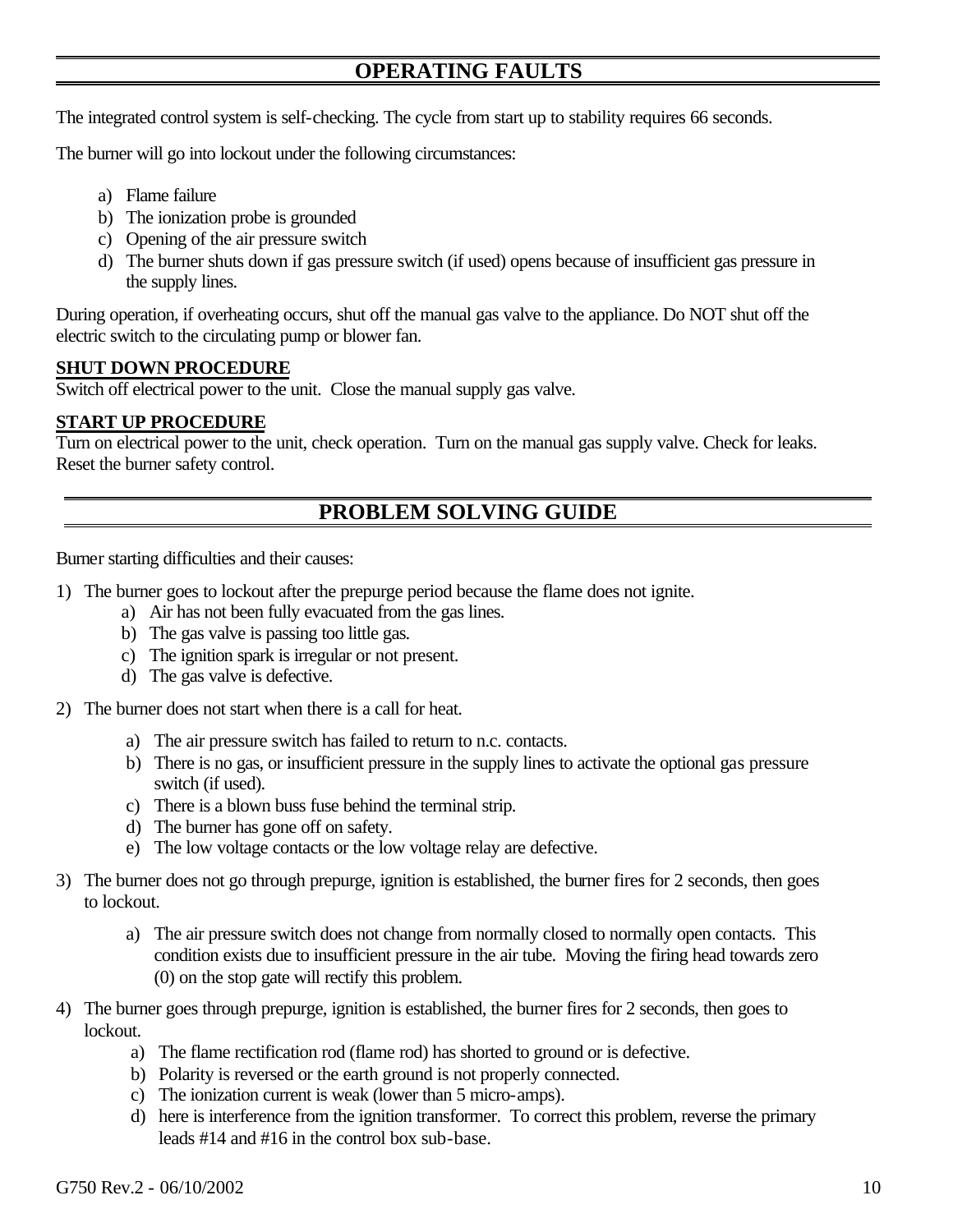## **OWNER INFORMATION AND ROUTINE MAINTENANCE**

### **SAFETY LOCKOUT**

This burner is equipped with multiple interlocking safety devices. In the event of a failure in the flame, or any blockage of the combustion air supply, the burner will "lock out" in a safety condition. In such an event, an illuminated red button will show on the front of the red cover. To restart the burner, press the button once only. Should the burner return to the lock out condition, call a qualified service technician or your gas company for assistance. In the case of loss of pressure in the gas supply line, the burner will go off on safety. If supplied with an optional gas pressure switch (or field installed), the burner will simply switch off on low gas pressure, and start up again when the gas pressure returns to normal.

NOTE: Keep the area around the burner free and clear of all combustible materials, gasoline and other flammable vapors and liquids. Do not allow any obstruction to the free flow of air to the burner.

### **MAINTENANCE**

Like all precision equipment, your burner will require periodic maintenance. At an interval of 2 months, you should:

- 1) If your boiler/furnace has an observation port, visually check the flame.
- 2) Check and clean the air intake louver to remove any buildup of fluff, dust, pet hair, etc.

### For any maintenance or repairs over and above those listed, contact your service technician or gas company. **THERE ARE NO OWNER SERVICEABLE PARTS INSIDE THE RED COVER.**

Once a year, you should have the burner checked as indicated below, by your local authorized Riello dealer.

- 1) Check burner distributor head and mixing plates. Clean if necessary.
- 2) Check ignition electrode. Clean or replace as necessary.
- 3) Check the flame sensor rod (ionization rod) for dirt or carbon buildup.
- 4) Check manifold gas pressure
- 5) Check all mixing adjustments.
- 6) Generally clean all exposed parts and components.
- 7) Repeat combustion tests.

**RECOMMENDATION:** Once a year you should have your burner checked as indicated above, by a qualified Service Technician.

Your Riello 40 gas burner is only part of your heating system. Once every year you should also have the complete system checked and cleaned by a qualified Service Technician.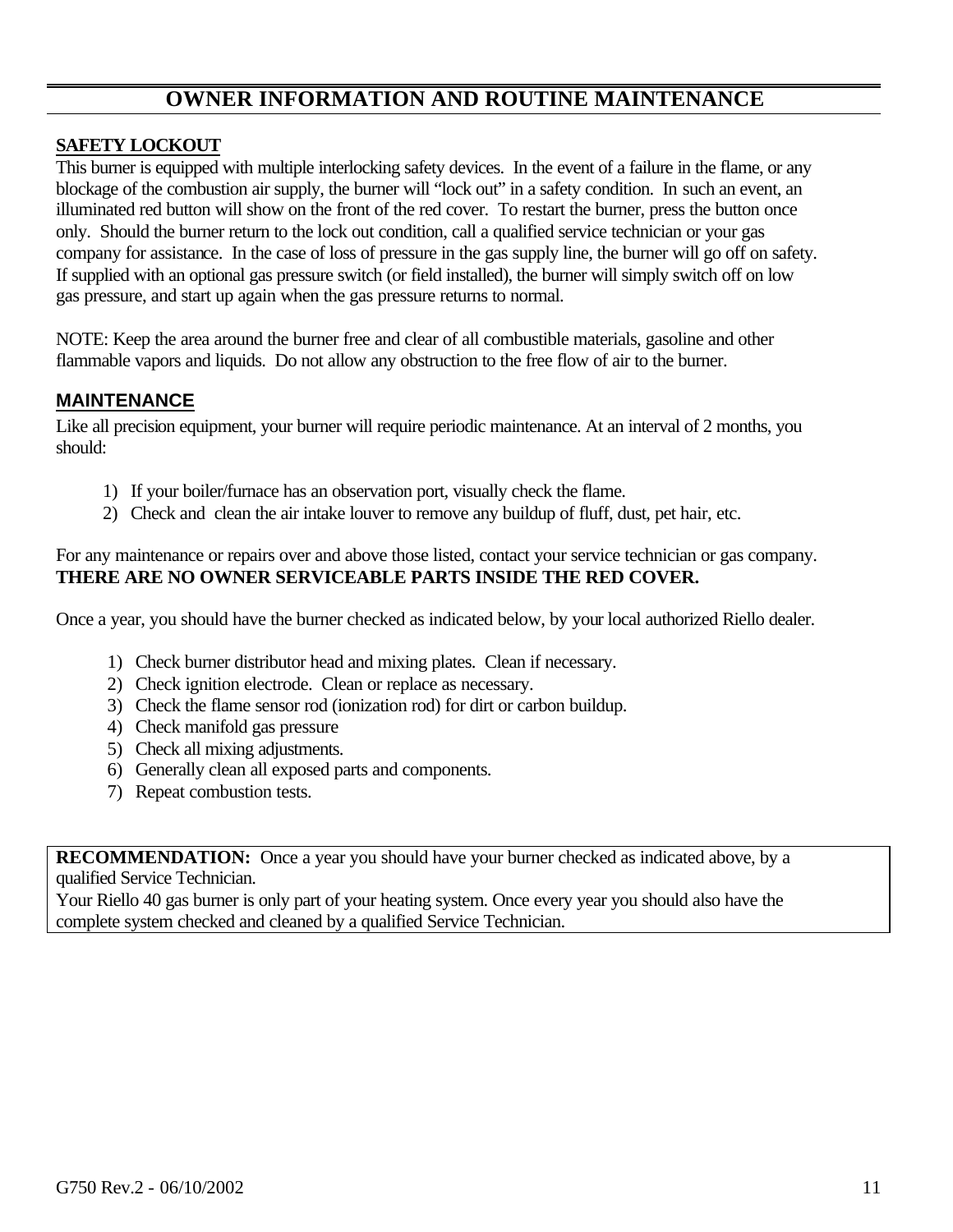# **GAS 750 SPARE PART LIST**

|                  | <b>GAS BURNER SYSTEM</b><br><b>RIELLO 40 G750</b><br><b>SPARE PARTS</b> |                               | <b>REVISED: 10/01</b> |                                             |                                      |
|------------------|-------------------------------------------------------------------------|-------------------------------|-----------------------|---------------------------------------------|--------------------------------------|
| N <sub>O</sub>   | <b>SPARE</b><br><b>PARTS</b><br><b>CODE</b>                             | <b>DESCRIPTION</b>            | N <sub>O</sub>        | <b>SPARE</b><br><b>PARTS</b><br><b>CODE</b> | <b>DESCRIPTION</b>                   |
| 1                | 3007522                                                                 | Burner back cover             | 20                    | 3950471                                     | <b>Short combustion head (280T1)</b> |
| $\boldsymbol{2}$ | C7020002                                                                | Fuse 6.25A                    | 21                    | 3006697                                     | Drawer assembly elbow                |
| $\bf{3}$         | C7020008                                                                | Air Switch                    | 22                    | 3006706                                     | Electrode assembly                   |
| 4                | 3001163                                                                 | Primary control Box 509S/E    | 23                    | 3007265                                     | Electrode and ionization clamp       |
| 5                | 3002256                                                                 | <b>Control Box Sub Base</b>   | 24                    | 3006709                                     | Ionization assembly                  |
| 6                | 3007948                                                                 | Transformer - Ignition        | 25                    | 3006703                                     | Natural gas orifice                  |
| 6A               | 3002461                                                                 | Transformer-High Voltage Lead | 26                    | 3006700                                     | Distributor head and mixing plate    |
| 7                | 3007288                                                                 | Air Switch Tube & Connector   | 27                    | 3005447                                     | Gas test point                       |
| 8                | 3007294                                                                 | Air Plate Cover               | 28                    | 3007525                                     | Manifold                             |
| $\boldsymbol{9}$ | 3007311                                                                 | Ionization lead               | 29                    | 3006694                                     | End cone                             |
| 10               | 3005845                                                                 | <b>Burner Motor</b>           | 30                    | 3000870                                     | Hinge assembly                       |
| 11               | 3006689                                                                 | Chassis Mounting Collar       | 31                    | 3950472                                     | Long combustion head (280T2)         |
| 12               | 3007522                                                                 | <b>Chassis Front Plate</b>    | 32                    | 3006697                                     | Drawer assembly elbow                |
| 13               | 3007523                                                                 | Air Damper Motor G900<br>Only | 33                    | 3006962                                     | Electrode assembly                   |
| 14               | 3007421                                                                 | Air Damper Plate G900 Only    | 34                    | 3006961                                     | Ionization assembly                  |
| 14               | 3007206                                                                 | Manual Air Shutter G750       | 35                    | 3003409                                     | Electrode & ionization clamp         |
| 15               | 3007211                                                                 | Air Intake Housing            | 36                    | 3007526                                     | Manifold                             |
| 16               | 3005799                                                                 | Fan                           | 37                    | 3005447                                     | Gas test point                       |
| 17               | 3007307                                                                 | Capacitor 20?F                | 38                    | 3007313                                     | Natural Gas Tube                     |
| 18               | 3005852                                                                 | Mounting gasket               | 39                    | 3005849                                     | Semi-flange 2 required               |
| 19               | 3005851                                                                 | Universal mounting flange     | 40                    | 3006694                                     | End cone                             |
|                  |                                                                         |                               | 41                    | 3007283                                     | <b>Combustion Head Connector</b>     |
|                  |                                                                         |                               | 42                    | 3006703                                     | Natural gas orifice                  |
|                  |                                                                         |                               | 43                    | 3006700                                     | Distributor head and mixing plate    |
|                  |                                                                         |                               | 44                    | 3007314                                     | Electrode support                    |
|                  |                                                                         |                               | 45                    | 3007286                                     | Air tube -long                       |
|                  |                                                                         |                               | 47                    | 3000870                                     | Hinge assembly                       |
|                  |                                                                         |                               |                       |                                             |                                      |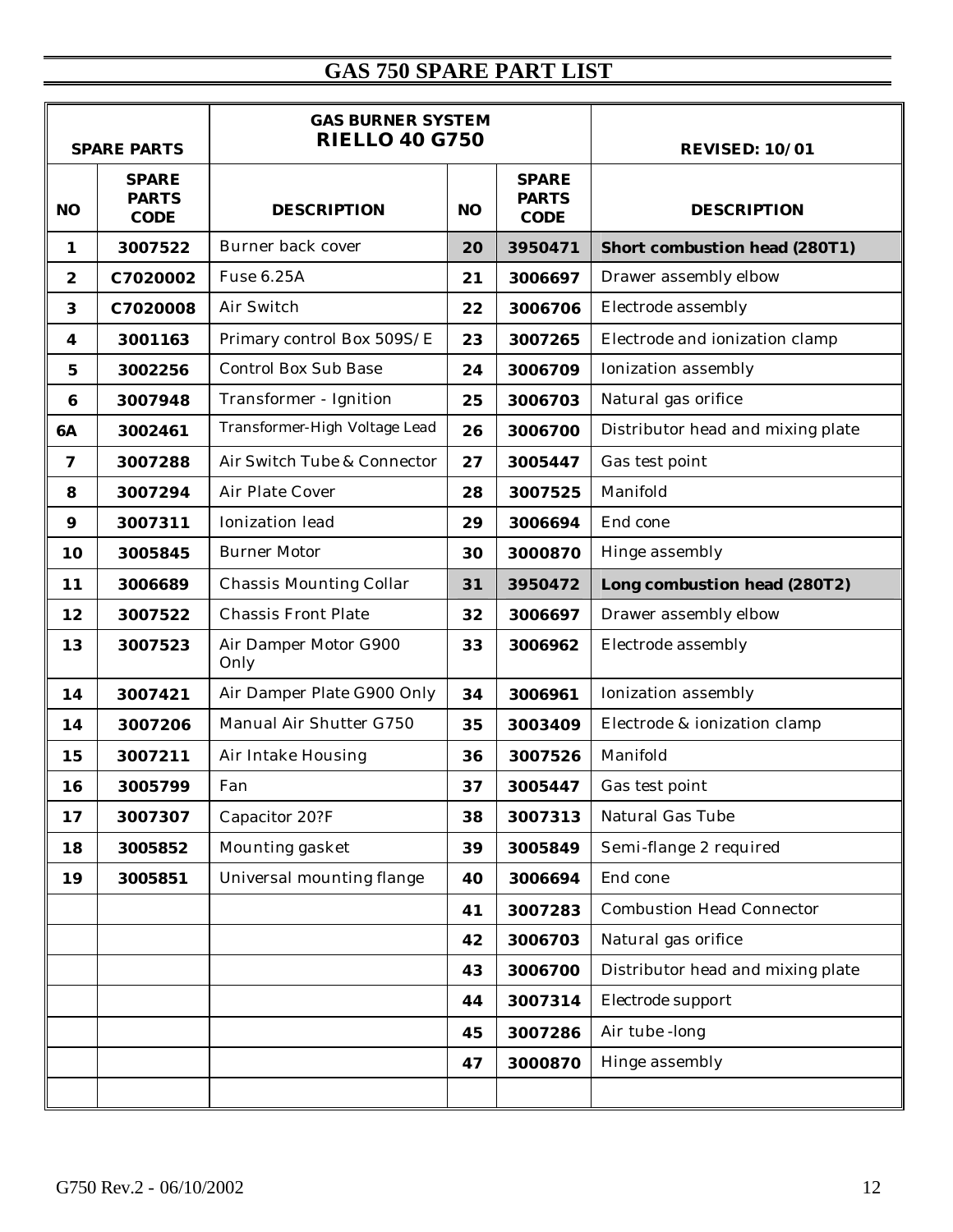# **GAS 750 EXPLODED PARTS VIEW**

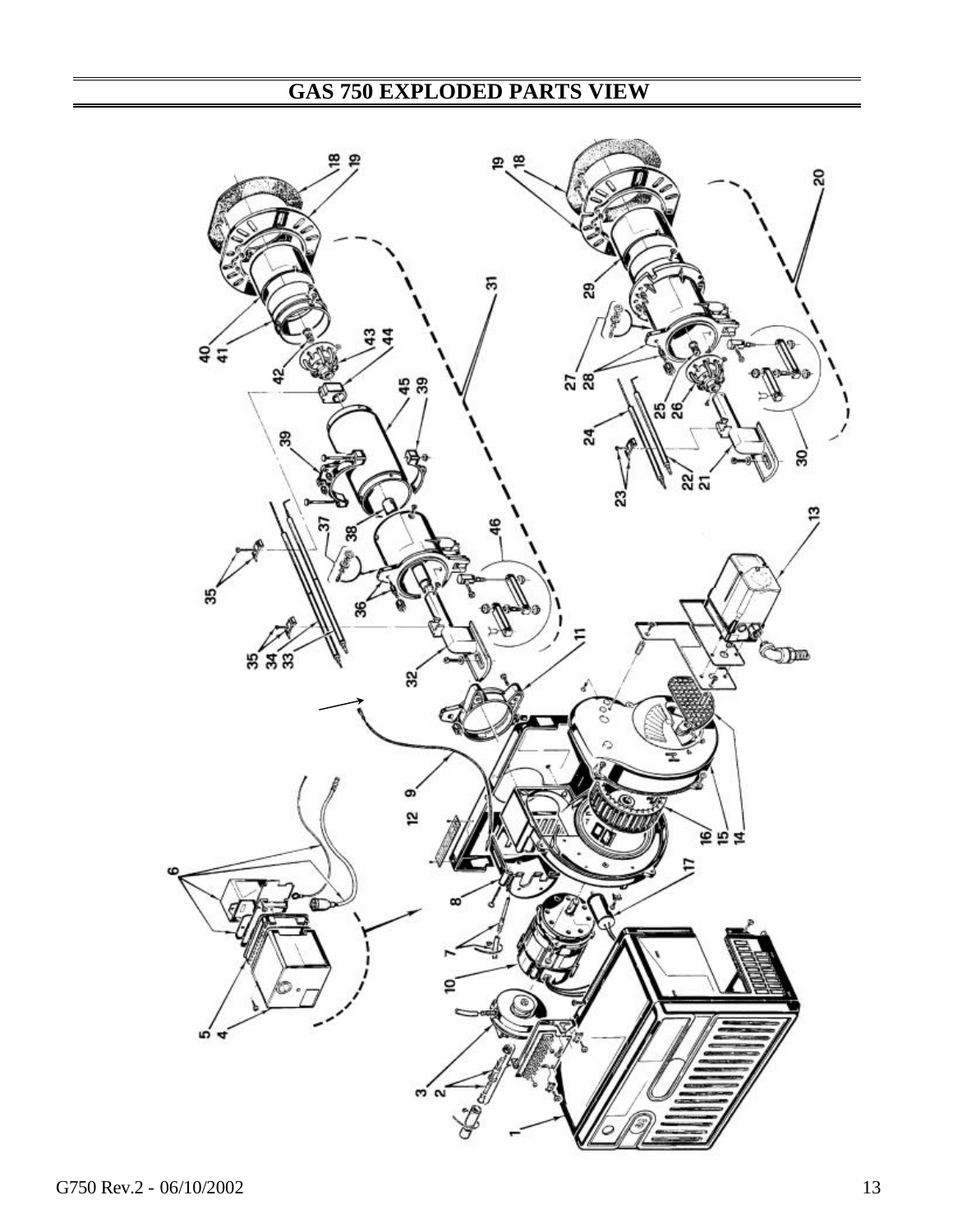35 Pond Park Rd. Hingham, MA 02043 Phone: 781-749-8292 Toll Free: 800-992-7637 Fax: 781-740-2069



2165 Meadowpine Blvd. Mississauga,On L5H 3R2 Phone: 905-542-0303 Toll Free: 800-387-3898 Fax: 905-542-1525

# **BURNER START- UP FORM \***

| Burner S/N. or<br>Model: | Appliance:<br><u> 1989 - Andrea Station, amerikansk politik (</u> |
|--------------------------|-------------------------------------------------------------------|
| Installer name:          | <u> 1980 - Antonio Alemania, presidente de la conte</u>           |
| Company:                 | Installation<br>date:                                             |
| Address:                 |                                                                   |
| Phone:                   | Fax:                                                              |
| Owner Name:              |                                                                   |
| Address:                 |                                                                   |
| Phone:                   | E-mail:                                                           |

| <b>Burner Start-up Info (GAS)</b>                                |
|------------------------------------------------------------------|
| Gas Supply Pressure:                                             |
| Pump<br>pressure:                                                |
| Air Setting:<br>Head Setting:                                    |
| Draft<br>Draft Overfire:<br>breech:                              |
| CO <sub>2</sub> :<br>$O_2$ :                                     |
| Manifold pressure:                                               |
| Ionization Reading<br>Input<br>$(\mu \text{Ad.c.})$ :<br>BTU/Hr: |
|                                                                  |

**\*** This form was designed and provided in the installation manual for reference and also for providing technical information, which can be faxed or mailed to our technical hot-line coordinator when technical assistance is required. Please complete this form, fax it or mail it at the address/fax above, or send an e-mail with the information listed below to: techservices@riellocanada.com